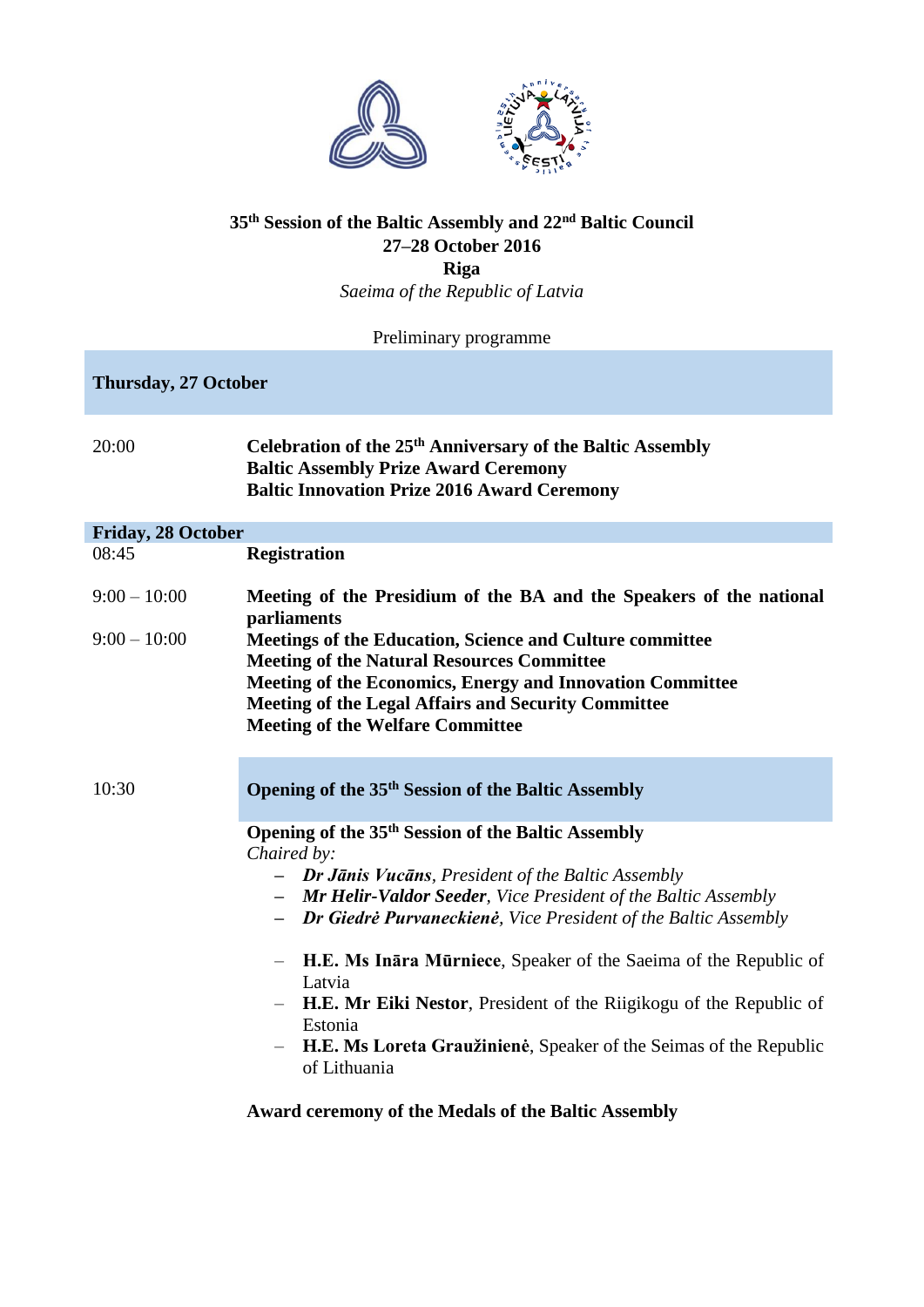|                 | <b>Opening of the 22<sup>nd</sup> Baltic Council</b>                                                                                          |
|-----------------|-----------------------------------------------------------------------------------------------------------------------------------------------|
| $11:40 - 13:30$ | Chaired by:                                                                                                                                   |
|                 | Dr Jānis Vucāns, President of the Baltic Assembly<br>н.                                                                                       |
|                 | H.E. Mr Edgars Rinkevičs, Chair of the Cooperation Council of the<br>Baltic Council of Ministers, Minister of Foreign Affairs of the Republic |
|                 | of Latvia                                                                                                                                     |
|                 | - Dr Jānis Vucāns, President of the Baltic Assembly                                                                                           |
|                 | H.E. Mr Edgars Rinkevičs, Minister of Foreign Affairs of the                                                                                  |
|                 | Republic of Latvia                                                                                                                            |
|                 | H.E. Mr Jürgen Ligi, Minister of Foreign Affairs of the Republic of<br>Estonia                                                                |
|                 | H.E. Mr Linas Linkevičius, Minister of Foreign Affairs of the                                                                                 |
|                 | Republic of Lithuania                                                                                                                         |
|                 | Discussion                                                                                                                                    |
|                 | <b>Signing of the Document</b>                                                                                                                |
| $13:30 - 14:00$ | <b>Press conference</b>                                                                                                                       |
| $14:30 - 16:30$ | Continuation of the 35 <sup>th</sup> Session of the Baltic Assembly                                                                           |
| $14:30 - 15:10$ |                                                                                                                                               |
|                 | <b>Session 1</b>                                                                                                                              |
|                 | Migration and EU external borders management: new challenges and                                                                              |
|                 | joint solutions for the Baltic States (refugee crisis, closer cooperation of                                                                  |
|                 | border guard services, possible new routes for refugee flows, border<br>protection)                                                           |
|                 | Chaired by: Mr Helir-Valdor Seeder, Vice President of the Baltic Assembly                                                                     |
|                 | Mr Tomas Žilinskas, Minister of Interior, Lithuania                                                                                           |
|                 |                                                                                                                                               |
|                 | Discussion                                                                                                                                    |
| $15:10 - 15:50$ | <b>Session 2</b>                                                                                                                              |
|                 | Demographic situation in the Baltic States and state policy for family                                                                        |
|                 | support: investments into welfare and growth                                                                                                  |
|                 | Chaired by: Dr Giedrė Purvaneckienė, Vice President of the Baltic                                                                             |
|                 | Assembly<br>Mr Rait Kuuse, Deputy Secretary General on Social Policy,                                                                         |
|                 | Ministry of Social Affairs of Estonia                                                                                                         |
|                 | Discussion                                                                                                                                    |
| $15:50 - 16:30$ | <b>Session 3</b>                                                                                                                              |
|                 | Joint actions for development of regional transport infrastructure of                                                                         |
|                 | the Baltic States (Rail Baltic/Rail Baltica project, transport corridors,                                                                     |
|                 | initiating of new projects, cross-border cooperation)                                                                                         |
|                 | Chaired by: Dr Jānis Vucāns, President of the Baltic Assembly                                                                                 |
|                 | Mr Uldis Augulis, Minister of Transport, Latvia<br>$\blacksquare$                                                                             |
|                 | Mr Bart Tommelein, Vice-Minister-President of the Government of                                                                               |
|                 | Flanders, Flemish Minister for Budget, Finance and Energy, Belgium                                                                            |
|                 | Discussion                                                                                                                                    |